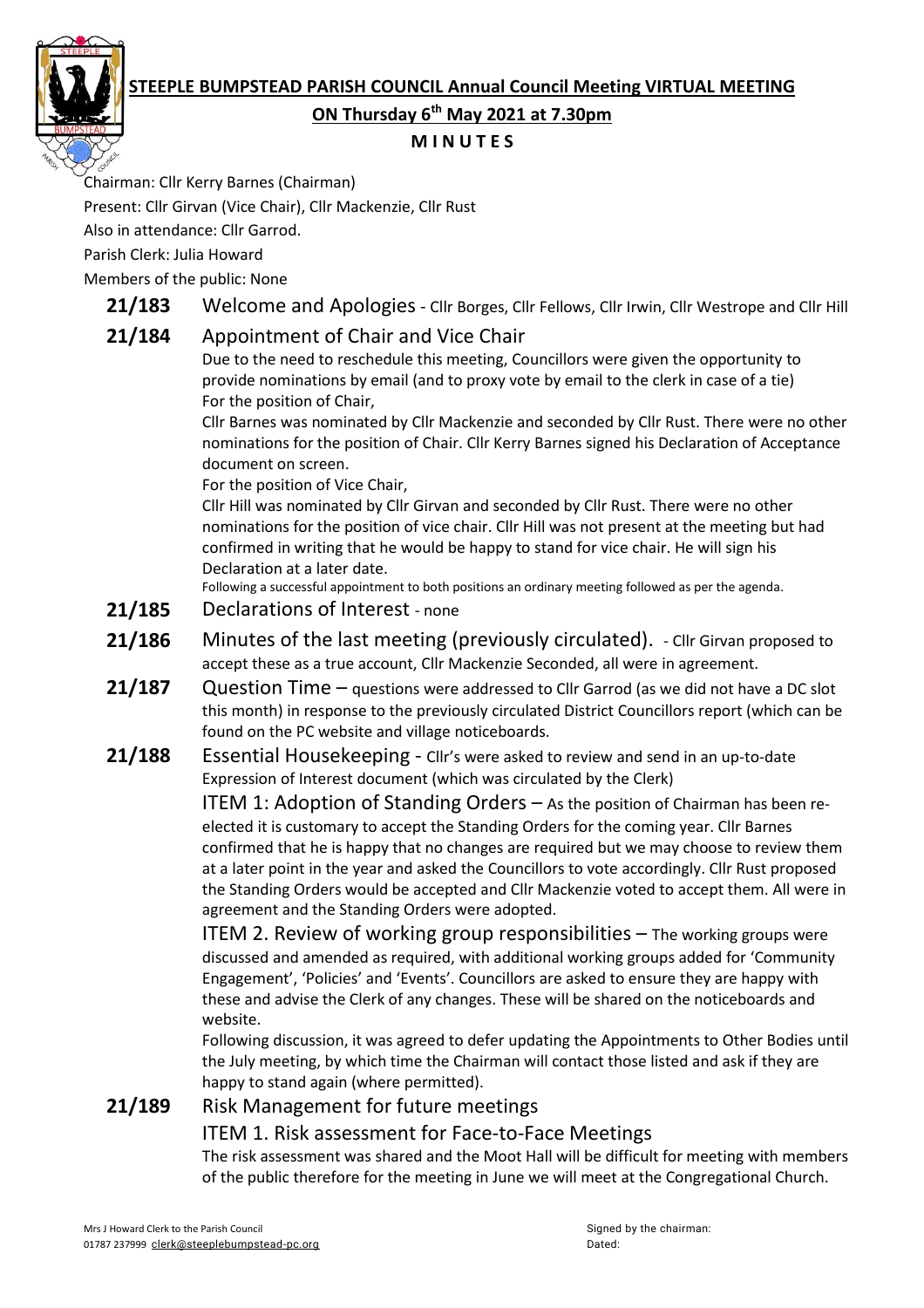

Cllr Girvan and the Clerk to liaise and arrange this and ensure Covid compliant practices for the meeting.

## ITEM 2. Delegation of power

Two powers to be delegated to the Clerk are as follows; 1. To make payments and process invoices. This will still go through the usual online authorisation by another designated Councillor (Cllr Barnes or Cllr Fellows) 2. To respond to planning applications following agreement / recommendations from the Planning Group, which is particularly useful when there is a short timeframe. Proposed by Kerry and seconded by Cllr Rust. All in agreement.

## **21/190** Planning

#### ITEM 1. Applications / Decisions

21/01274/HH - Springside, Old Hall Road – this will be reviewed by the Planning Group and comments recorded in due course, where required. The Clerk will make any required portal entries as per Delegation of Power (above).

ITEM 2. Neighbourhood Plan – we have now found a consultant to appoint. The applications for further funding, which we will need to pay the consultant have just opened and Cllr Barnes has submitted an application.

## **21/191** Finance and Administration

ITEM 1. Approval of AGAR – Following on from April's meeting, where the accounts and AGAR were discussed. The AGAR has now been to the internal auditor (accountant) and has been completed by them. The IA's report was discussed and Councillors voted to accept the IA return and submit our AGAR to the External Auditor. Cllr Ian Mackenzie proposed to accept the AGAR submission and Cllr Rust seconded this, all were in agreement.

ITEM 2. Clerk's report – See appendix b.

**CLERKS NOTES OF INTEREST THIS MONTH -** The Camping Close enclosed play areas will be closed for 4 days (from  $17<sup>th</sup>$  May) to enable new equipment to be installed. This will be on our Social Media. The Carpark will also be out of use, to enable the installation to go ahead and a skip and vehicle to be parked.

The annual ROSPA inspection (of play equipment) will take place in May. Cllr Girvan proposed to accept the report as an accurate submission, seconded by Cllr Mackenzie, all were in agreement.

ITEM 3. Adoption of Policies – Review and adoption of policies is a standing item annually at this meeting.

1. Financial regulations policy – no changes from last year

2. Reserves Policy – no changes from the drafted version last year, therefore this can be accepted as policy going forward.

3. Code of Conduct – same model document circulated earlier in the year, no comments on this, the PC are happy to re-adopt.

The Parish Council chose to vote on the three policies together. Cllr Ian Mackenzie proposed to accept them and Cllr Rust seconded, all were in agreement. These policies will be re-dated and saved as final copies, which will then be available on the PC website.

4. Complaints Procedure – this is newly drafted and will need to be considered before accepting.

5.Handling Payments (internal procedure) – this is an internal procedure and should be approved by the Policy Working group as a matter of best practice.

These documents will go to the policy working group for review and be accepted at a future meeting.

ITEM 4. Vacancies – Thomas Kenning resigned as of the end of April and the Parish Council thank him for his services, paid and as a volunteer over recent years, and wish him well in his future endeavours.

The personnel group will move forward on recruitment as we've had interest in the role.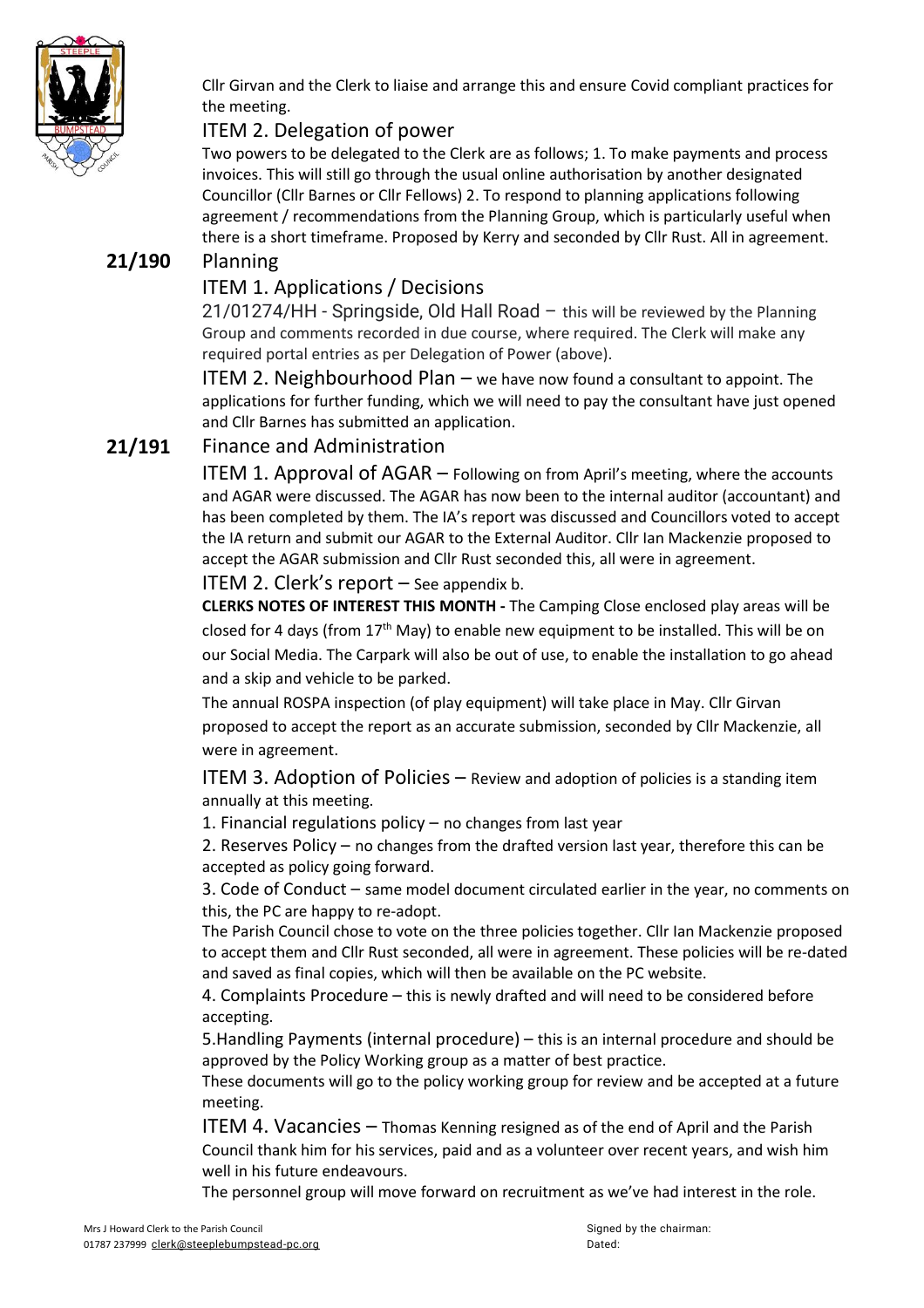

<sup>'</sup>192 Highways & Footpaths - Road Closure, North Street, 22<sup>nd</sup> and 23<sup>rd</sup> May for gas works. Also, the developers of Poppy Fields (water lane) will be doing some pipe work (sewerage) on  $13<sup>th</sup>$  May, it is expected to be completed in 1 day and local residents have been written to. Cllr Rust has been in liaison with Shirley Anglin and has looked at the bridge at Bridge End and it needs some minor works to the post. 3 other bridges have been reported as they are in poor condition and may become unsafe. Cllr Rust will liaise with Shirley about these and get an idea of how long it would take to fix them.

With weather improving and covid restrictions lifting the post training can be rescheduled. However, Cllr Rust is required to attend a first aid course before this can continue any further.

Cllr Rust will be looking to establish a Footpaths Group of volunteers if anyone is interested please contact him or the clerk.

- **21/193** Community Engagement The Parish Council have talked about putting out a newsletter and Cllr Mackenzie will seek to pull some of this information together with assistance from Cllr Barnes and the Clerk.
- **21/193** Information Sharing Ian Mackenzie tree overhanging Bower Hall Lodge sheds debris into the garden when the wind blows, also protected trees have been damaged by strimming of grass underneath. Cllr Rust -none, Cllr Girvan – none, Cllr Barnes – none.
- **21/194** Next Meeting Thursday 10<sup>th</sup> June 2021, 7.30pm @ The Congregational Hall.
- **21/195** Meeting Close 21.00

#### **Actions.**

| Action 1 | 21/184 – Vice Chair to sign declaration of acceptance                             | Clerk / Cllr Hill   |
|----------|-----------------------------------------------------------------------------------|---------------------|
| Action 2 | 21/188 - All Councillors to update their Expressions of Interest forms and return | All                 |
|          | to the clerk.                                                                     |                     |
| Action 3 | $21/188$ ITEM 2 – All Councillors to review the working group list and advise of  | All                 |
|          | amendments                                                                        |                     |
| Action 4 | 21/188 ITEM 2 - Appointments to Other Bodies, contact those listed and confirm    | Chairman Cllr       |
|          | they are happy to continue (where permitted). To be updated in July meeting       | <b>Barnes</b>       |
| Action 5 | 21/189 Item 1 – arrange to use the Lecture Hall and ensure Covid compliant        | Clerk & Cllr Girvan |
|          | practices in place for the PC                                                     |                     |
| Action 6 | 21/191 ITEM 3 - Clerk to finalise and publish the 3 approved policies             | Clerk               |
| Action 7 | 21/191 ITEM 3 – Policy Working Group to review drafted policies for               | Policy working      |
|          | presentation and acceptance in coming meetings                                    | group               |
| Action 8 | 21/193 - Develop a PC newsletter / info sheet                                     | Cllr Mackenzie to   |
|          |                                                                                   | lead                |